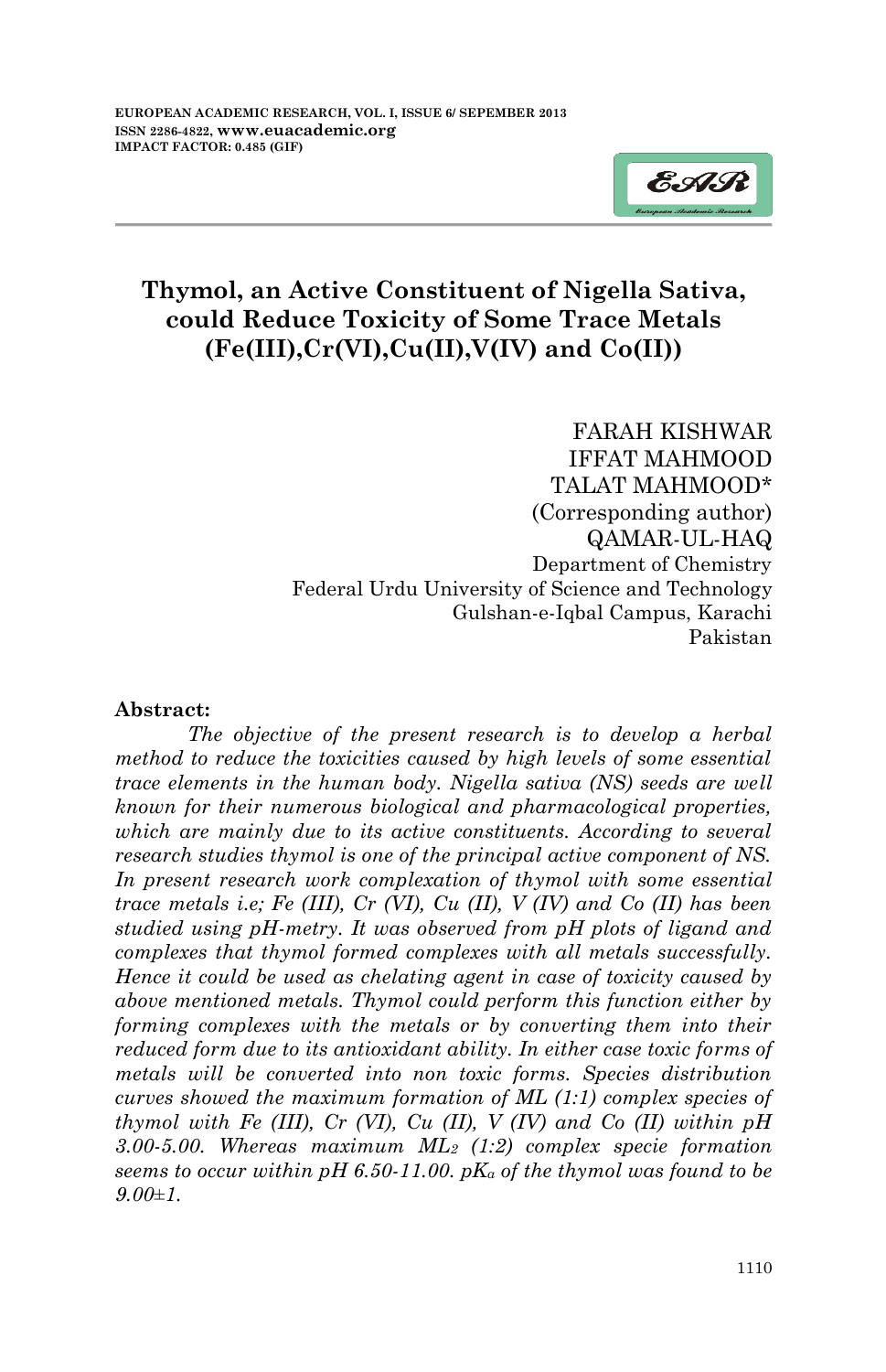**Key words**: *Nigella sativa*, Thymol, Chelating agent, Antioxidant, Essential metal toxicity, pH-metry.

# **Introduction**

Thymol  $(2-isoprovl-5-methylphenol)$   $(C_{10}H_{14}O)$  (Fig. 1) is a natural monoterpene phenol which can be isolated from the essential oils of various plants [1]. It is main constituents of *Nigella sativa* seed also [2, 3]. In several research studies different bioactivities and pharmacological properties of *N. sativa* seeds were found to be due to thymol which include antioxidant [4], anti-microbial [5-8] and anti-inflammatory [9] activities. Thymol has also been reported to possess antimutagenic [10], anti-tumor [11] and fungicide [12] effects.

Thymol has been determined in *Nigella sativa* oil through differential pulse voltammetric method. The voltammograms showed reproducible peaks at  $E_p + 0.49$  V for thymol [13]. The level of thymol in *N. sativa* seeds through high performance liquid chromatography technique has been reported to be  $169.35 \pm 100.12$  [2].

Iron has a key role in our life, as it is an essential component of several proteins and enzymes. It can serve different functions because of the fact that it can exist in two different ionic states, ferrous and ferric iron, e.g.; it can serve as a cofactor to enzymes involved in oxidation-reduction reactions [14]. Iron (III) forms complexes with numerous ligands such as chloride, cyanide, amines etc., but oxygen containing ligands have high affinity for it [15].

Chromium is widely distributed in our entire environment including air, water, soil, plants and in animals.  $Cr^{3+}$  and  $Cr^{6+}$  are the most common form of chromium [14, 16]. Trivalent state is effective and is used as an essential mineral for human beings. It plays important role in metabolism of carbohydrate and lipid [17, 18]. In acidic solution Cr (VI) is a powerful oxidant [15].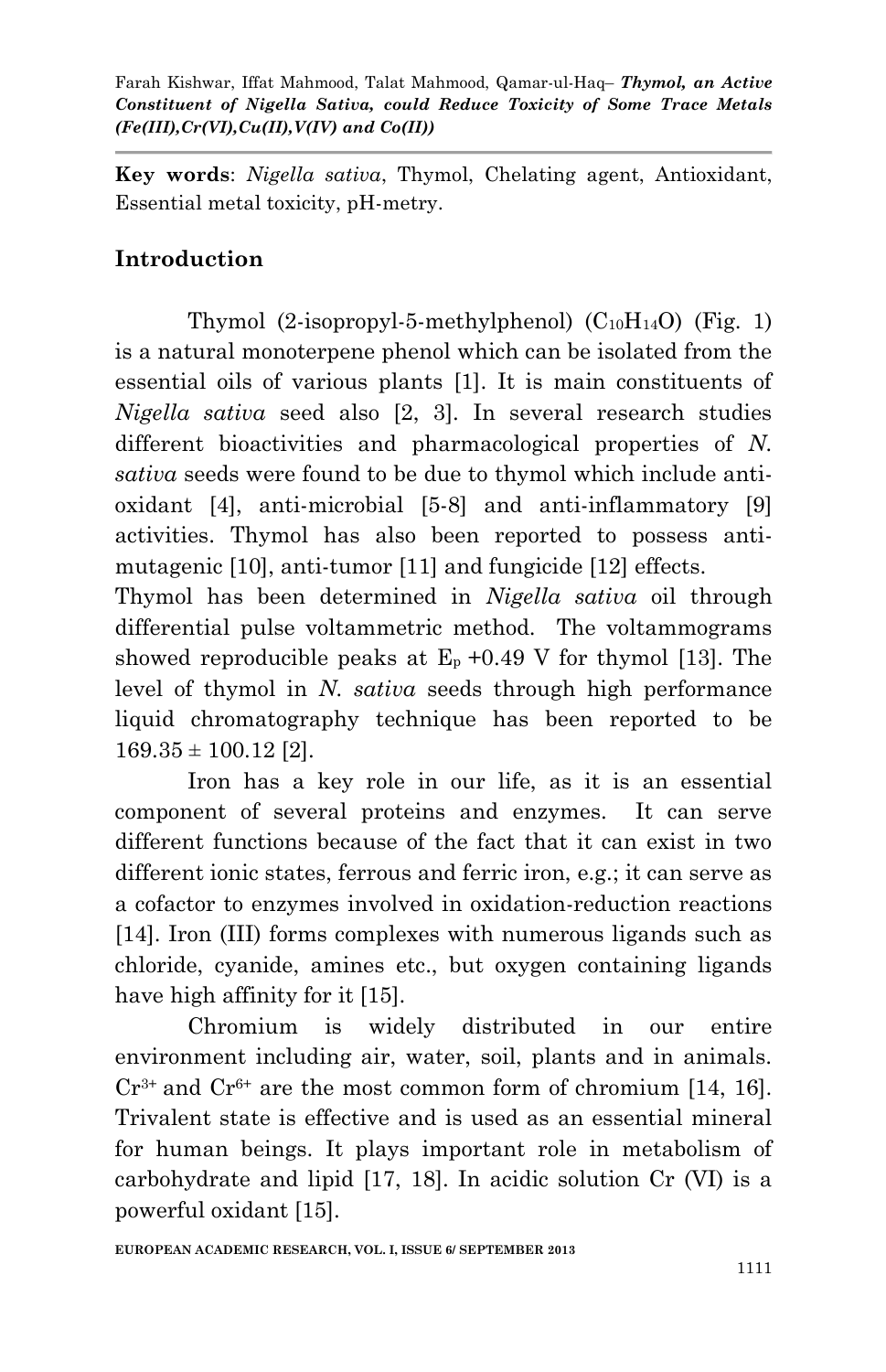Copper compounds commonly occurs as copper (II) salts. Since copper can easily accept and donate electron, it plays a vital role in oxidation reduction reactions of the body as well as in scavenging of free radicals [19]. It also serves as a constituent of several proteins and enzymes [20]. Several Cu (II) complexes can be obtained by treating aqueous solutions with different ligands [21].

Vanadium is another essential trace element which is necessary for growth, bones development, and healthy teeth and also for reproduction [14, 16]. The ability of vanadium to exist as V(IV) and V(V) makes it very important in several enzymatic reactions [22]. Vanadium (IV) forms complexes with several ligands, but the chemistry of vanadium (IV) is dominated by oxygen compounds or oxo-vanadium (IV) ion  $(VO<sup>2+</sup>)$ .

Cobalt is also an essential element for human as it is the key mineral of vitamin  $B_{12}$  [14] and therefore, it helps in red blood cells formation and nerve tissue maintenance. It helps in metabolism of carbohydrates, protein, fats and folic acid [23]. Co (II) is its most stable oxidation state and it forms numerous complexes.

Above discussed trace elements are very important as they perform a variety of essential structural and regulatory roles. But it is a fact that if the deficiency of any of them may be fatal, their excess can be equally deadly. Hence upper level (UL) of their recommended intakes (RDA) should not exceed (Table 1) [24]. If metal's intake exceeds the UL, it results in metal toxicity which is very dangerous. For example, excess iron promotes the formation of free radicals and causes cell death due to excess oxidation of cellular components. Iron overload can damage iron storing organs, especially heart and liver. Iron toxicity may result in heart diseases, diabetes, arthritis and cancer [25, 26]. High levels of chromium may cause renal failure. Specially Cr (VI) is a strong irritant and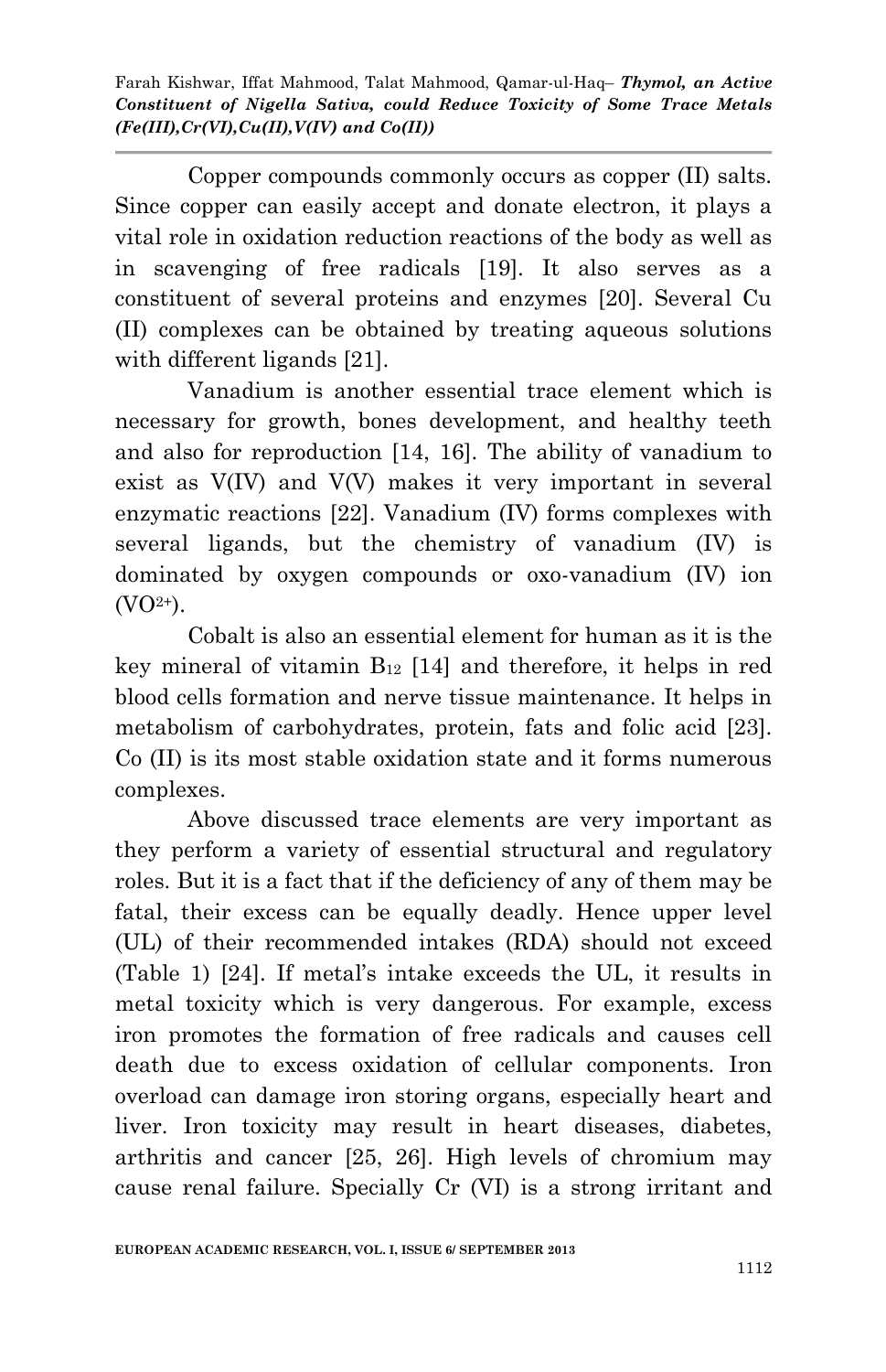can cause allergic reactions, such as skin rashes. At high levels its inhalation may irritate nose lungs, stomach and intestines, whereas its ingestion can cause stomach upsets and ulcers, convulsions, kidney and liver damage and even death [27]. Excessive copper intake may cause headache, nausea, abdominal pain and diarrhea. Acute copper toxicity may result in heart problems, liver damage, jaundice, kidney failure, coma and death [24]. Vanadium toxicity may result in stunted growth. High doses of vanadium even may lead to death [28]. Exposure to vanadium dust may result in rhinitis, nose bleeds, conjunctivitis, and pain in chest, sore throat and cough. Large doses of cobalt might stimulate thyroid and bone marrow functions [29].

# **Material and Methods**

**Reagent and glassware:** All the reagents used were of analytical grade, purchased from Merck, Bio Basic Inc., and MP Biochemicals LLC. All glassware used was of standard quality. They were properly cleaned and rinsed with distilled- deionized water. For pH-metric studies ferric chloride (hexa hydrate), potassium dichromate, copper sulphate (penta hydrate), vanadyl sulphate (penta hydrate), cobalt acetate (tetra hydrate), thymol and sodium hydroxide were used.

## **Instrumentation:**

*Electrical balance:* Shimadzu, Model AX 200 was used for weighing.

*pH meter:* Jenway, Model 3510 pH meter.

**Sample Preparation:** Caliberation buffers of pH 4.00 and 7.00 were prepared using buffer tablets. NaOH  $(0.1 \text{ M})$ , FeCl<sub>3</sub>.6H<sub>2</sub>O  $(0.005 \ M)$ ,  $K_2Cr_2O_7$   $(0.005 \ M)$ ,  $CuSO_4.5H_2O$   $(0.005 \ M)$ ,  $VOSO_4.5H_2O$  (0.005 M),  $Co(CH_3COO)_2.4H_2O$  (0.005 M) and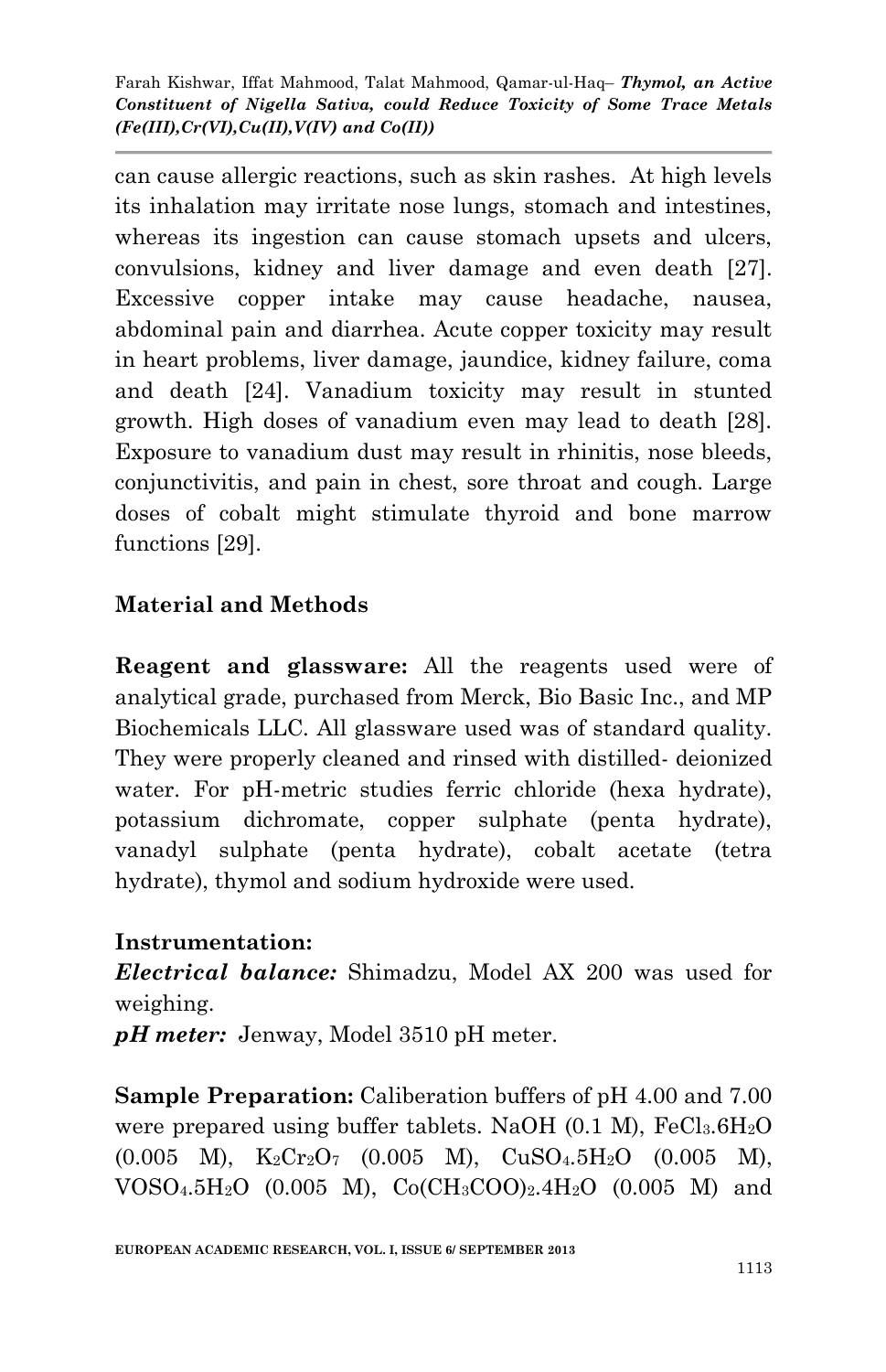thymol (0.005 M) were also prepared. NaOH was standardized using oxalic acid as standard solution, every time, before use.

## **Experimental:**

*pH-metric studies:* All pH metric titrations were performed at 25±5˚C. All pH metric titrations were carried out in a double walled glass cell. The temperature was controlled by circulating water through a thermostat (HAAKE, KT 33 Germany). The capacity of the cell was 100 mL. The rubber stopper of the cell contained four holes, one for micro-burette for addition of standard base, another one for purging inert gas (Nitrogen) and the third hole for the removal of oxygen and the forth for glass electrode. The solution completely deareated by passing  $N_2$  gas for 30 minutes in a sealed flask and was protected with atmosphere.

*pH-metric titration of ligand (Thymol):* For this purpose, 40 mL of thymol solution (0.005M) and 10 mL of distilled deionized water were taken in the pH metric cell containing magnetic bead. Purified nitrogen gas was perged through the solution for half an hour. Then the thymol solution was titrated against 0.1M standard sodium hydroxide solution. NaOH solution was standardized using 0.05M Oxalic acid solution prior to the pH metric titration of thymol.

During titration regular stirring was maintained by means of magnetic stirrer. Standard NaOH was added in sufficiently small increments of 0.05 mL with the help of microburette and after each increment pH of the reaction mixture was recorded till pH was not affected by further addition of standard NaOH. pH values were plotted against the added volume of standard NaOH.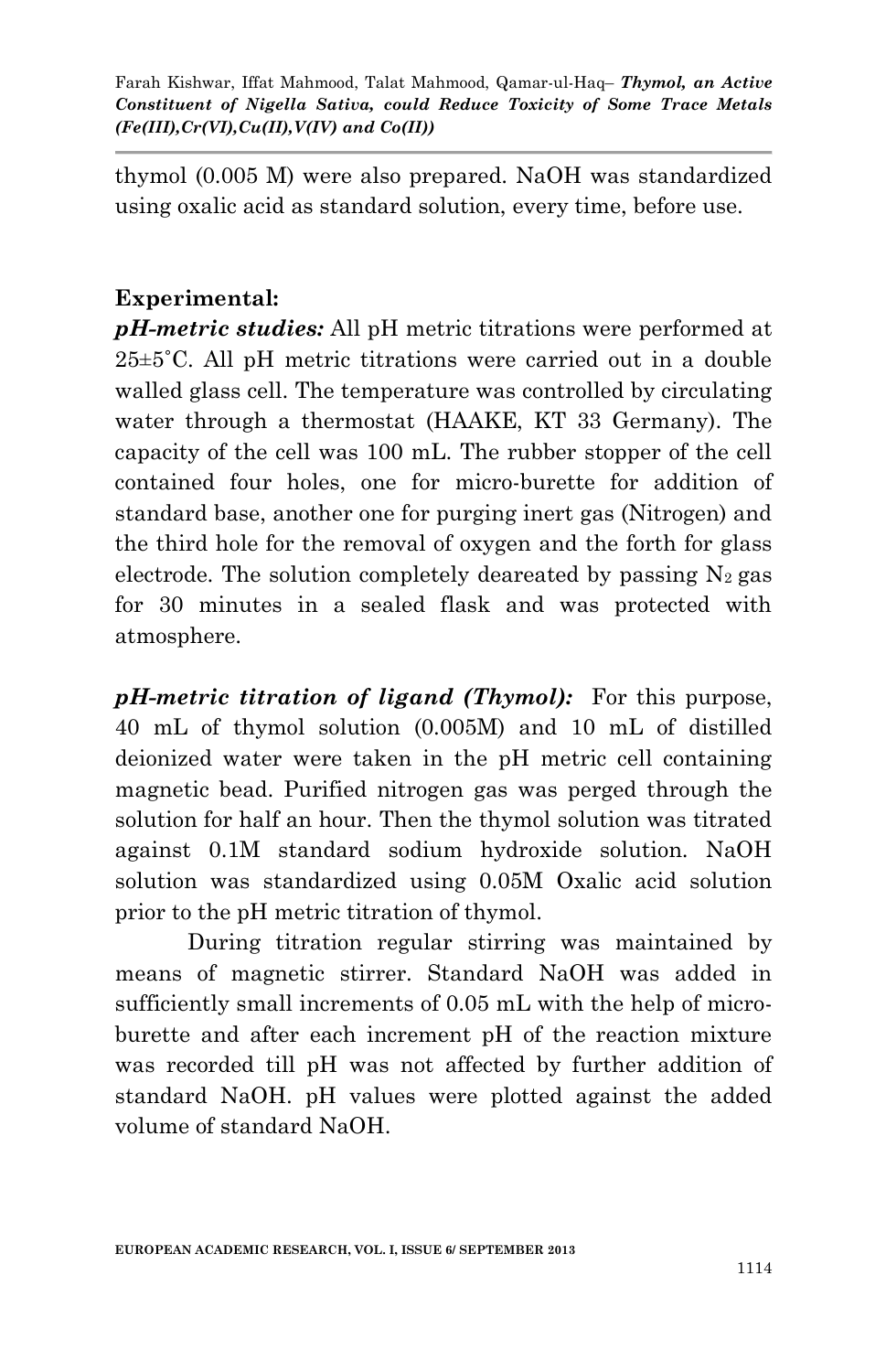*pH-metric titrations of metal{Fe(III), Cr(VI), Cu(II), V(IV) and Co(II)}- Thymol complexes:* For pH metric titration of Fe (III)-thymol complex, 40mL of thymol solution (0.005M) and 10mL of Fe (III) solution (0.005M) were mixed to give 1:4 metalligand solution. The resulting reaction mixture was titrated against standard sodium hydroxide solution (0.1M) under the same conditions and in the same manner as previous two titrations, in order to compare pH metric titration of thymol and Fe (III)-thymol complex.

Similarly, pH metric titrations of other complexes of thymol i.e; complexes with  $Cr(VI)$ ,  $Cu(II)$ ,  $V(IV)$  and  $Co(II)$  were performed in the same manner and under the same conditions. For each titration pH values were plotted against volume of standard NaOH added, which provide valuable information. With the help of pH-metric data species distribution curves were also plotted to find out best pH values for M (free metal),  $ML$  (1:1 complex) and  $ML_2$  (1:2 complex) species.

#### **Results and Discussion**

*pH-metric Titrations of Thymol and its Complexes:* As a reference, titration was initially performed with ligand (thymol) solution. Here only one curve near pH 10.80 was observed. Initial pH of thymol was 6.72. It increased rapidly with the addition of NaOH and then became constant.  $pK_a$  of the thymol was calculated using the relation  $pK_a$ = -log  $K_a$ . It was found to be 9.00±1, which is close to the reported value 10.50 [30].

To check complexation similar titrations were repeated with complexes of thymol with some metals i.e. iron(III),  $chromium(VI)$ ,  $copper(II)$ , vanadium  $(IV)$  and  $cobalt(II)$ . Significant changes in the titration curves of complexes and ligand were observed in all the cases (Fig. 2), which shows release of H+ ions due to complexation.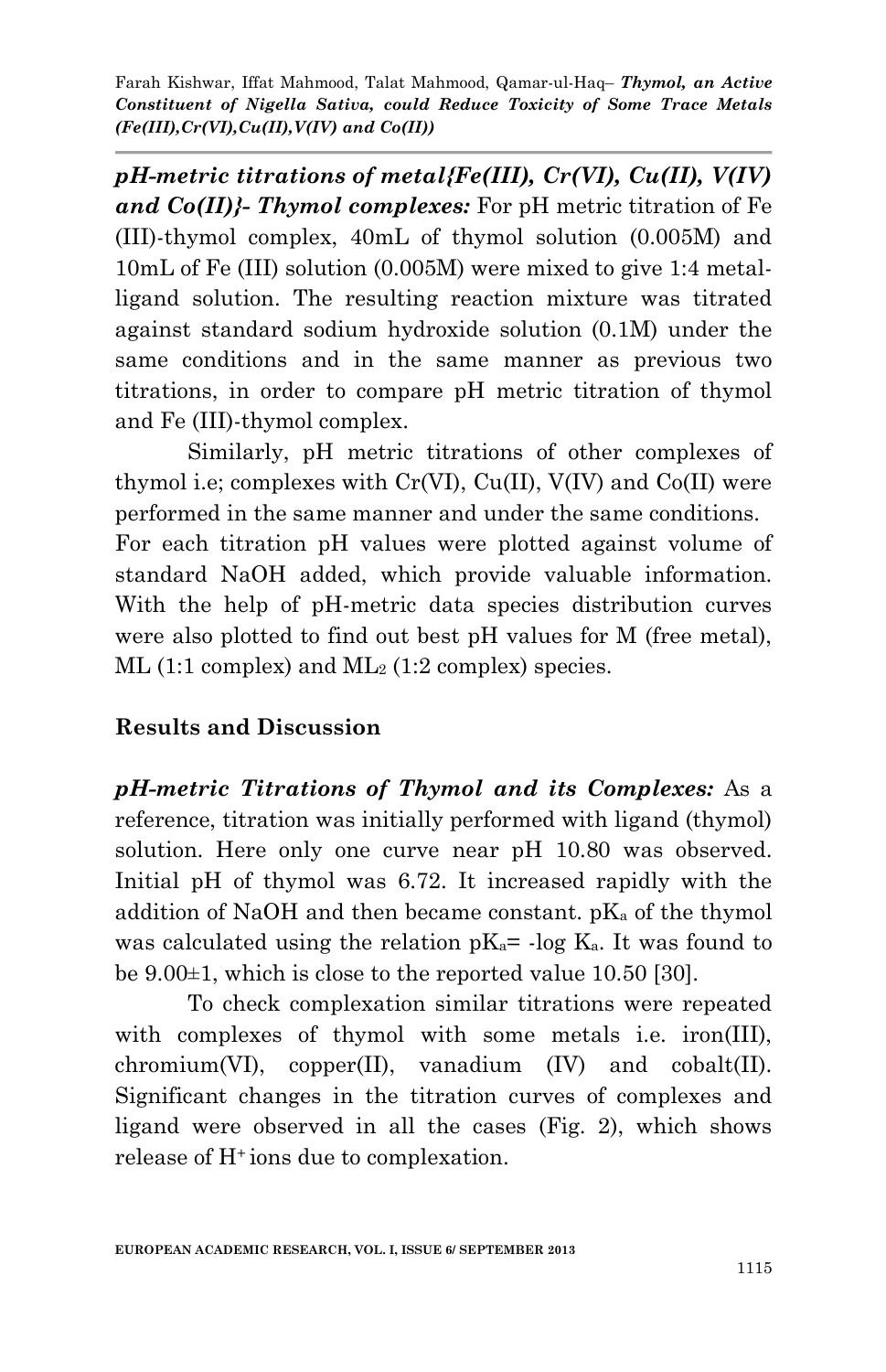In case of Fe(III)-thymol complex, two prominent curves were observed near pH 3.00 and 10.00. First curve shows rapid reaction between metal and ligand, which may be due to formation of 1:1 metal-ligand complex (ML) and 1:2 metalligand complex (ML2) species. This curve reveals prominent complexation at low pH (pH-3.00), but as the volume of added NaOH increased a drastic change in pH was observed and the pH plot goes straight in upward direction showing unavailability of  $H^+$  ion for the neutralization. Here second curve was examined which indicates titration of excess ligand. Similarly, In Cr(VI)-thymol titration prominent difference in the titration curves of complex and ligand confirms complexation. In this case also two curves were observed, first curve starts near pH 5.50 and covers a pH range up to 8.00, and here probably maximum complex formation took place. Second curve crossed the ligand's curve and showed pH higher than the pH of ligand's curve. This indicates that complex may have some water molecules in its co-ordination sphere, which were releasing  $H^+$  ions after complex formation and those  $H^+$  ions were neutralizing by NaOH. In titration curve of Cu(II)-thymol complex a twist was observed at pH 5.80 and two curves near pH 6.50 and 9.50 were observed. First two changes may be due to formation of ML and ML<sup>2</sup> complex species respectively, whereas the third one may be due to titration of excess ligand. In case of V(IV)-thymol complex drastic change in the titration curves of complex and ligand was observed. Here first curve starts near pH 4.00 and reveals that the complex between V(IV) and thymol is stable at low pH. ML and ML2 complex species of V(IV)-thymol complex seems to form within pH range 4.00-5.00, after which rapid increase in pH was observed with the addition of the base. Second curve was seen near pH 9.50. This curve proceed in the same manner as that of the ligand, hence it seems that this curve is due to the titration of excess ligand. In case of Co (II) -thymol complex also clear difference in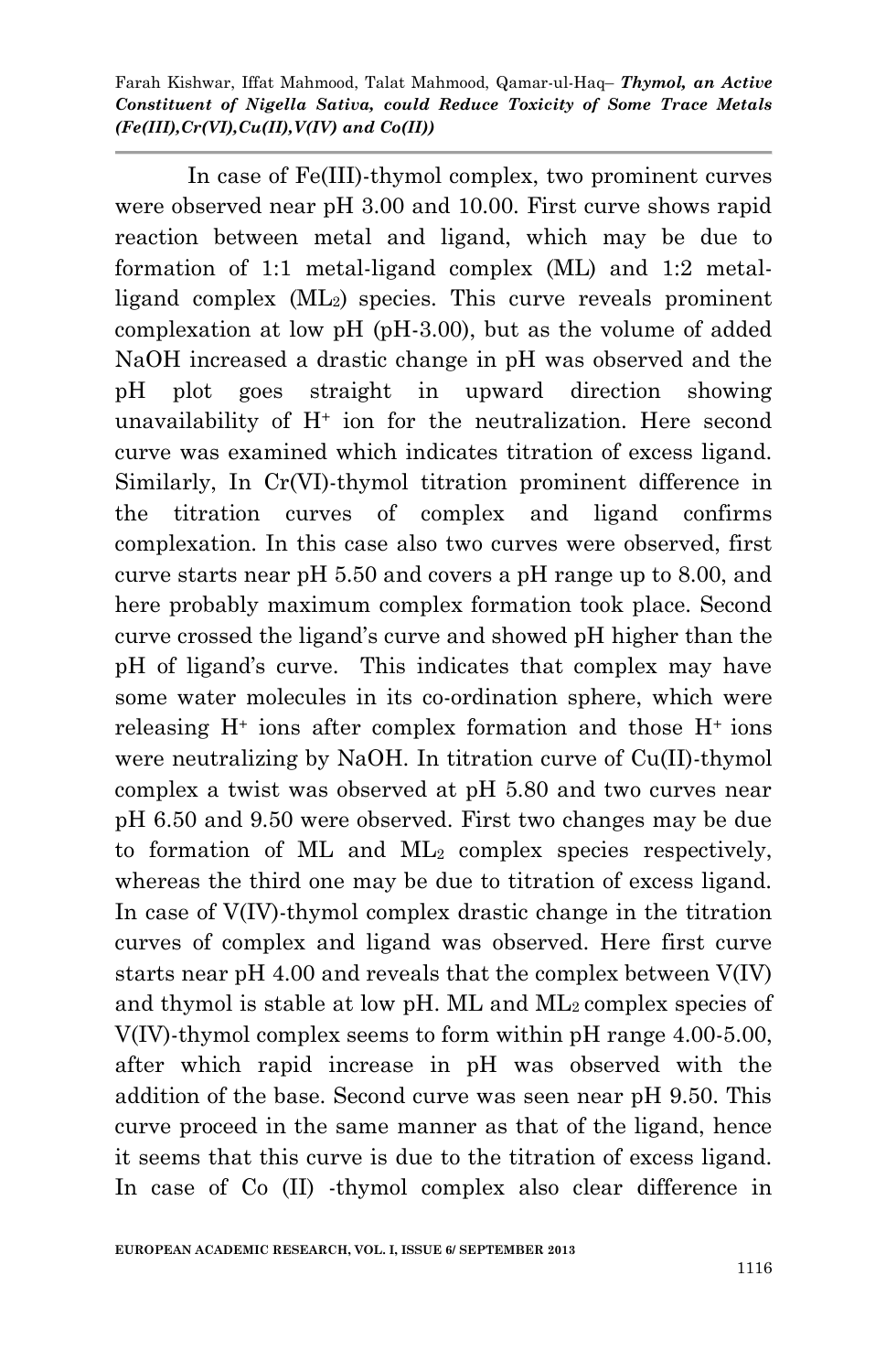titration curves of complex and ligand was observed revealing complexation. In titration curve of complex two distinct curves were observed, one near pH 8.00 and second near pH 9.00. These curves may be due to formation of ML and ML<sup>2</sup> species respectively (Fig. 2).

It was observed that out of all metals, Fe(III) formed complex at the lowest pH. V(IV) formed complex at moderate pH, whereas rest of the metals formed complexes at relatively higher pH. As far as stability of these complexes is concerned Fe(III) complex seems most stable, V(IV) complex seems to have moderate stability; whereas rest of the complexes were relatively of lower stabilities.

*Species Distribution Curves of Thymol Complexes:* With the help of pH-metric data, species distribution curves were plotted against pH and percent distribution of complex species. In each case two curves were obtained for complex, one for ML whereas second for ML<sub>2</sub> complex species. In case of Fe (III)thymol complex maximum ML species was probably formed near pH 3.00, whereas maximum ML2 formation seems to occur near pH 6.50 (Fig.3a). The complex seems stable at low pH. Species distribution curve shows that out of all studied complexes of thymol and Fe(III) formed most stable complex.

For Cr (VI)-thymol complex, it seems from the specie distribution curve that maximum complexation of ML and ML<sup>2</sup> took place near pH 5.00 and 8.50 respectively, whereas between pH range 6.00-6.50 each specie was 50% (Fig.3b). For Cu (II) thymol complex specie distribution plot showed continuous decrease in the concentration of free metal ion with the addition of NaOH. Maximum percent distribution ML and ML<sup>2</sup> species seems to found around pH 4.00 and 7.00, whereas between pH 5.00 to 6.00 each species was 50% (Fig.3c). For V(IV)-thymol complex ML and  $ML_2$  were seems maximum at pH 4.00 and 6.50 respectively (Fig.3d). The complex of Thymol with Co(II) showed 50% formation of each of the ML and  $ML_2$  near pH 8.00,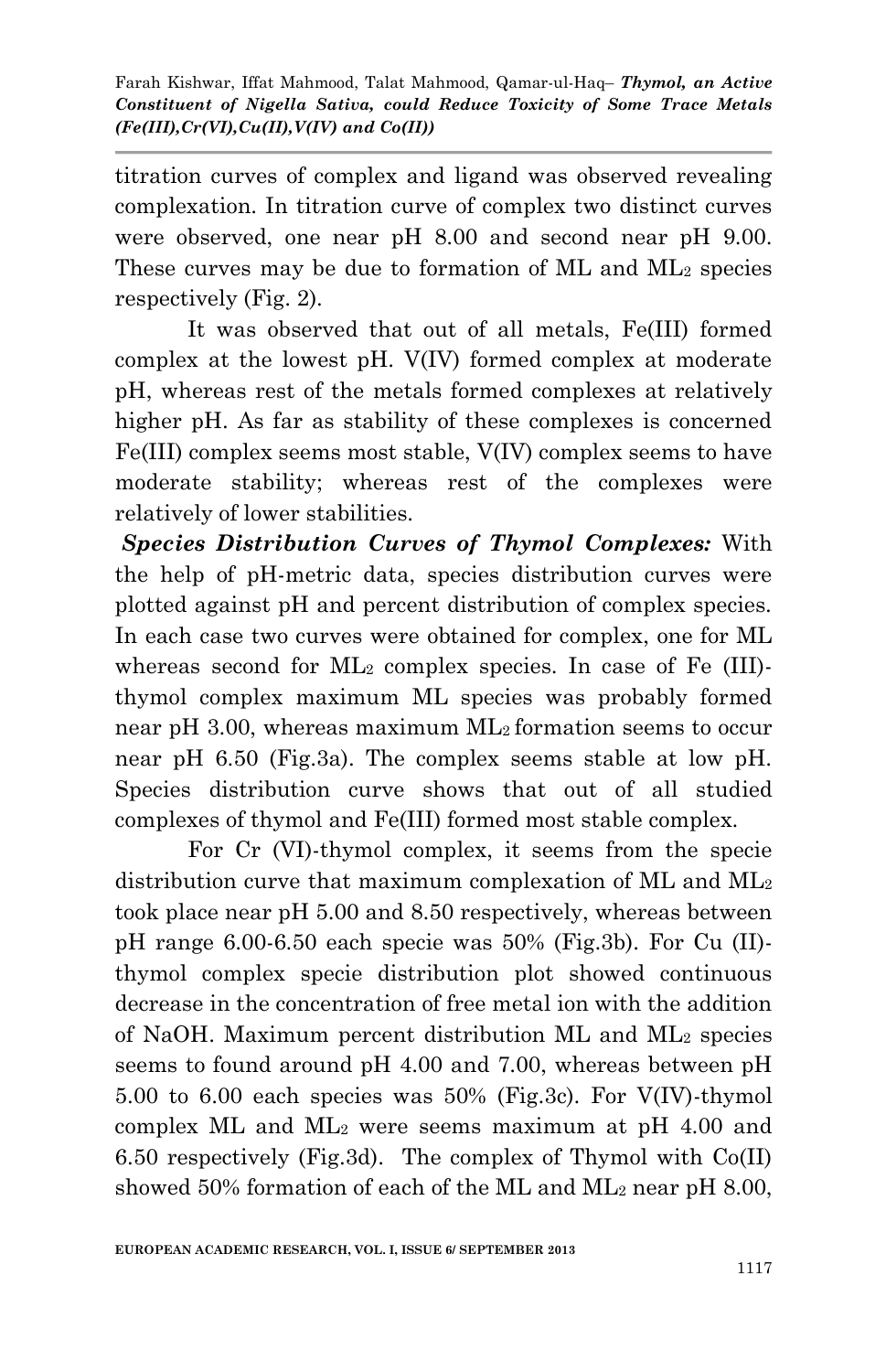and their maximum formation at pH higher than 5.00 and at pH 11.00 respectively (Fig.3e).

### **Conclusion:**

Thymol is an active constituent of many herbs [1] including *Nigella sativa* seeds [2, 31]. This component contributes very much for most of the pharmacological properties of *N. sativa* seeds such as antioxidant, anti-tumor, anti-inflammatory, antidiabatic, antitussive and antimicrobial activities. Several researches have been carried to examine its biological properties but not much work has been carried out on its complex forming abilities with metals. Keeping this point in view present research has been carried out.

Complexation of thymol with different metals i.e. Fe(III),  $Cr(VI)$ ,  $Cu(II)$ ,  $V(IV)$  and  $Co(II)$  was investigated by pH-metry. The study revealed that thymol successfully forms complexes with all metals. It was observed that out of above mentioned metals Fe(III) and V(IV) forms relatively stable complexes with thymol. Moreover, these metals formed complexes at lower pH as compared to rest of the metals.  $pK_a$  of thymol was also determined.

As we know that all metals studied in present research are required in trace quantities for the human body and their excess results in heavy metal toxicity which can cause a wide range of problems. From present research it is concluded that in case of toxicity caused by any of above mentioned metals thymol could be helpful in removing them from the body. Thymol could eliminate these metals from the body either by forming complexes with them or by converting the metals into their reduced form. In first case metals after complex formation become unable to absorb in the body whereas in the later case being anti-oxidant thymol converts toxic forms of metals in harmless and useful forms, for example Fe (III) to Fe (II), Cr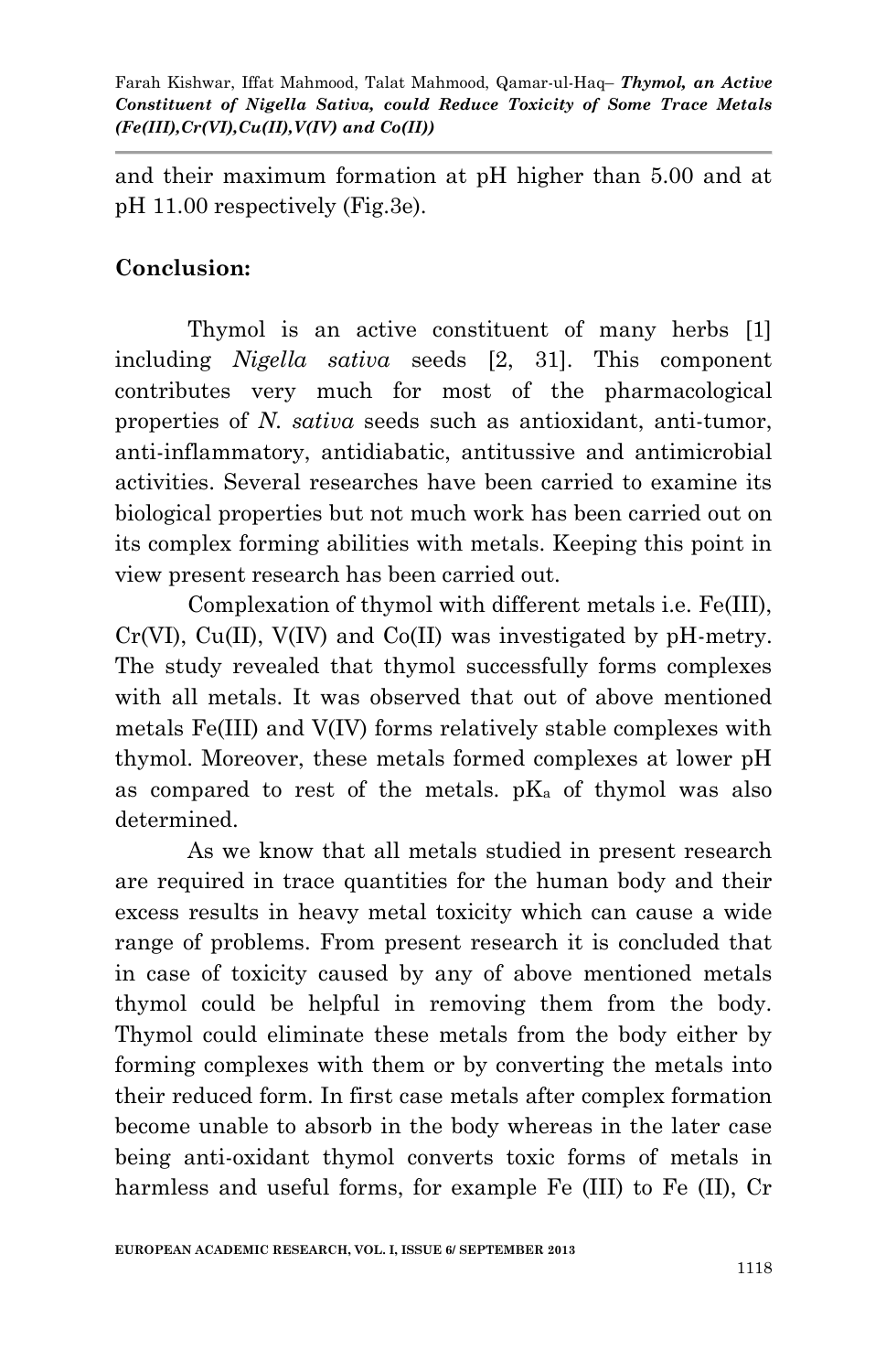(VI) to Cr (III) etc. These reduced forms are needed by the body to perform different vital roles [32]. Furthermore, this way of treatment could be much safer than others, such as chelation therapy which may produce dangerous side effects [33, 34]. It was concluded that in addition to thymoquinone, which is another active constituent of *Nigella sativa* and has been reported to possess the same ability [35], thymol could also be used as a chelator in chelation therapy instead of drugs which are used in this technique and are potentially toxic [36]**.**

**Table 1. Recommended dietary allowances (RDA), adequate intakes (AI) and tolerable upper intakes levels (UL) of some trace elements for adults.**

| Parameters | Fe     | $_{Cr}$       | Cи            |               | Co            |
|------------|--------|---------------|---------------|---------------|---------------|
|            | mg/day | $(\mu g/day)$ | $(\mu g/day)$ | $(\mu g/day)$ | $(\mu g/day)$ |
| <b>RDA</b> | 8-18   |               | 700-900       | 20-30         | $5-8$         |
| Al         |        | 25-35         |               |               |               |
| UL         | 45     |               | 10,000        | 18,000        |               |



**Fig. 1. Structure of thymol**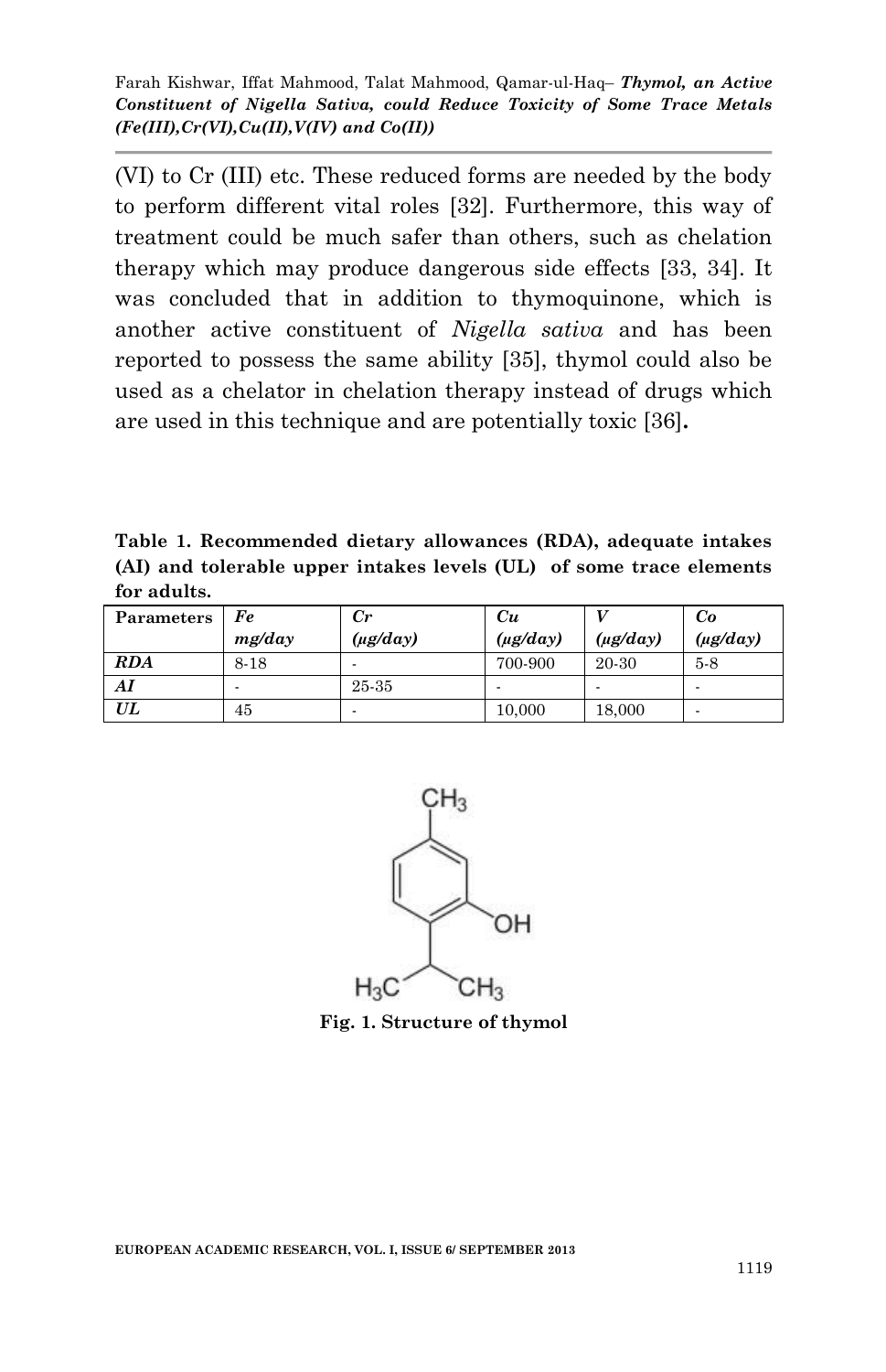

**Fig. 2. pH curves of thymol and its complexes**

L = Thymol,  $C_1$ = Fe(III)-thymol complex,  $C_2$ = Cr(VI)-thymol complex,  $C_3$ = Cu(II)-thymol complex,

 $C_4$ = V(IV)-thymol complex,  $C_5$ = Co(II)-thymol complex.



## **Fig. 3. Species distribution curves**



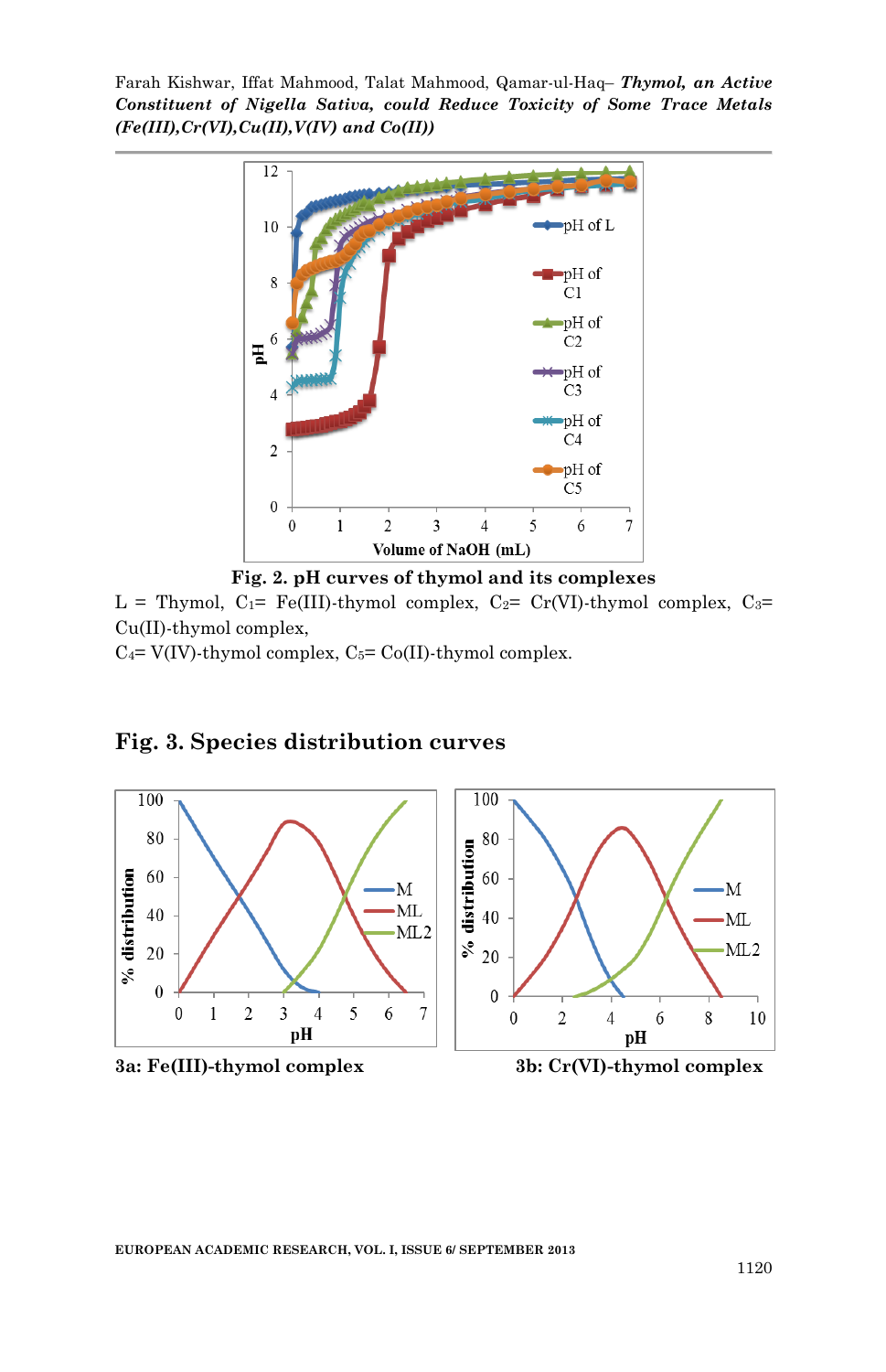Farah Kishwar, Iffat Mahmood, Talat Mahmood, Qamar-ul-Haq– *Thymol, an Active Constituent of Nigella Sativa, could Reduce Toxicity of Some Trace Metals (Fe(III),Cr(VI),Cu(II),V(IV) and Co(II))*





**3e: Co(II)-thymol complex**

#### **BIBLIOGRAPHY:**

- 1. Morrison, R.T. and R.N. Boyd. 2003. *Organic Chemistry*. 6th edition. New Delhi, India: Prentice Hall of India Private Limited.
- 2. Al-Saleh, A.I., G. Billedo, and I.I. Al-Doush. 2006. "Levels of Selenium, DL-α-tocopherol, DL-γ- tocopherol, all-transretinol, thymoquinone and thymol in different brands of *Nigella sativa* seeds." *Journal of Food Composition and Analysis* 19(2-3): 167-175.
- 3. Ghosheh, O.A. A.A. Houdi, and P.A. Crooks. 1999. "High performance liquid chromatographic analysis of the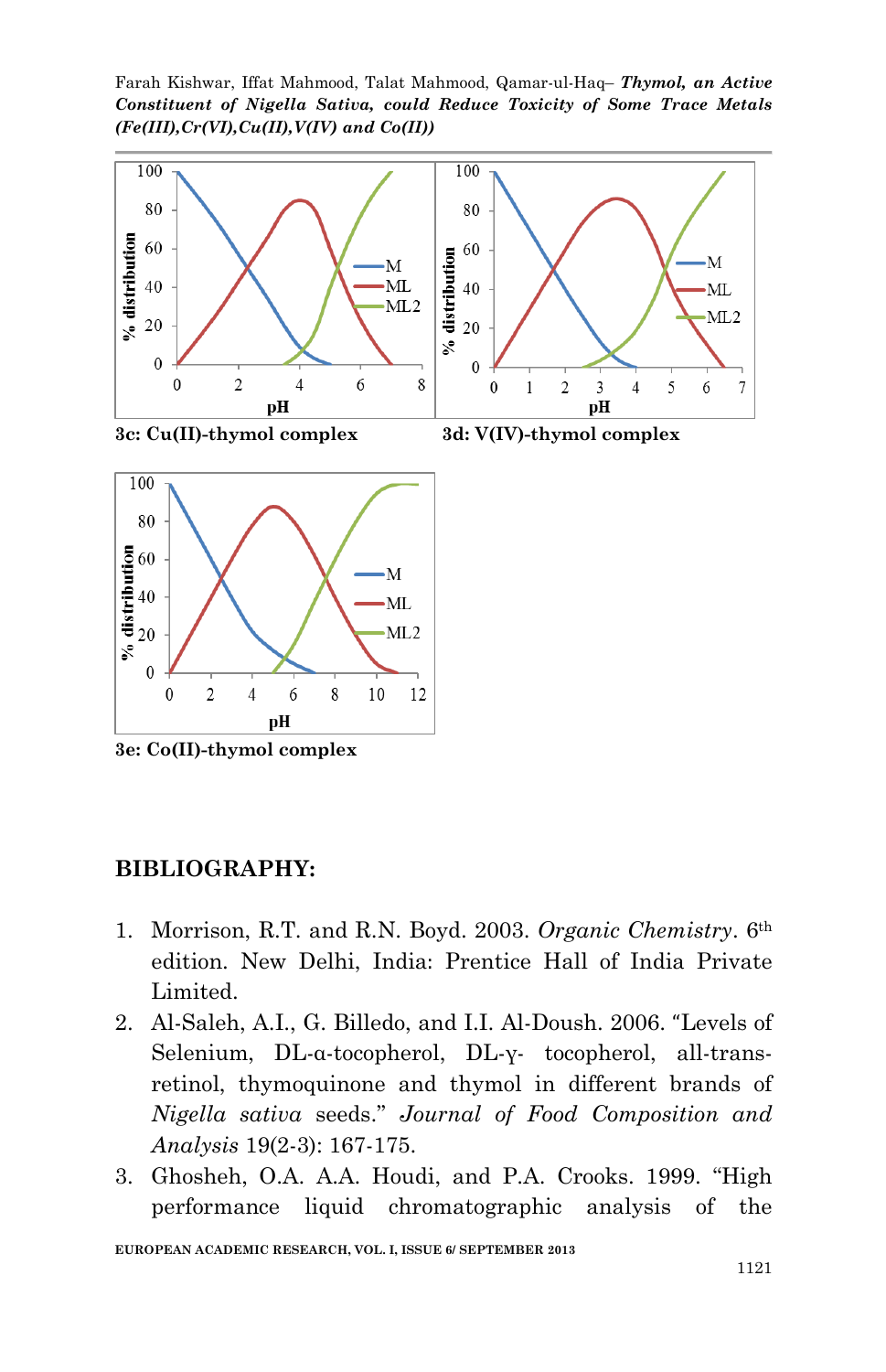pharmacologically active quinones and related compoundsin the oil of the black seed (*Nigella sativa L*.*)*." *Journal of Pharmaceutical and Biomedical Analysis* 19(5):757- 62.

- 4. Kruk, I., T. Michalska, K. Lichszteld, A. Kladna and H.Y. Aboul-Enein. 2000. "The effect of thymol and its and its derivatives on reaction generating reactive oxygen species**."** *Chemosphere* 41(7): 1059–1064.
- 5. Bourgou, S., A. Pichette, B. Marzouk, and J. Legault 2010. "Bioactivities of black cumin essential oil and its main terpenes from Tunisia." *South African Journal of Botany* 76(2): 210-216.
- 6. Salman, M.T., R.A. Khan and I. Shukla. 2008. "Seed oil against multi-drug resistant bacteria from clinical isolates." *Natural Product Radiance* 7(1): 10-14.
- 7. Sidkey, N.M., E.M. Desoukey, M.S. Ammar and W.M. Hussein. 2000. *Al-Azhar Journal of Pharmaceutical Sciences* 26: 40.
- 8. Karapinar, M. and S.E. Aktug. 1987. "Sensitivity of some common food-poisoning bacteria to thyme, mint and bay leaves." *International Journal of Food Microbiology* 3(6):349-354.
- 9. Marsik, P., L. Kokoska, P.Landa, A. Nepovim, P. Soudek and T. Vanek. 2005. "In vitro inhibitory effects of thymol and quinones of *Nigella sativa* seeds on cyclooxygenase-1 and -2-catalyzed prostaglandin E2 biosyntheses." *Planta Medica* 71(8): 739-42.
- 10. Mezzoug, N., Elhadri, A., Dallouh, A., Amkiss, S., Skali, N.S., Abrini, J., Zhiri, A., Baudoux, D., Diallo, B., El Jaziri, M. and Idaomar, M. 2007. "Investigation of the mutagenic and antimutagenic effects of Origanum compactum essential oil and some of its constituents." *Mutation Research* 629(2):100-10.
- 11. [Andersen, A.](http://www.ncbi.nlm.nih.gov/pubmed?term=Andersen%20A%5BAuthor%5D&cauthor=true&cauthor_uid=16835130) 2006. "Final report on the safety assessment of sodium p-chloro-m-cresol, p- chloro-m-cresol, chlorothymol,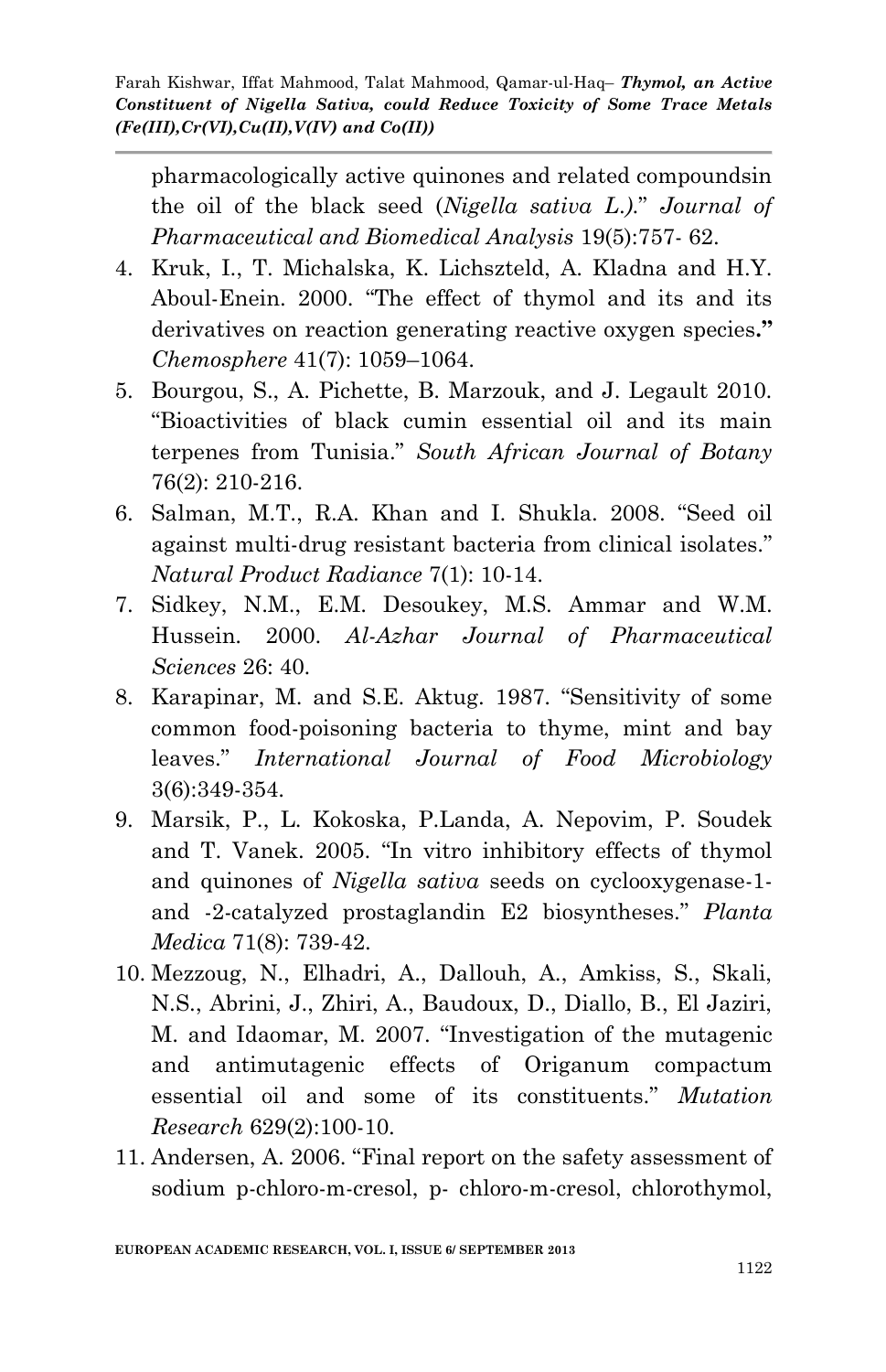mixed cresols, m-cresol, o-cresol, p-cresol, isopropyl cresols, thymol, o-cymen-5-ol, and carvacrol." *Int J Toxicol* 25(1): 29- 127.

- 12. Ahmad, A., Khan, A., Yousuf, S., Khan, L.A. and Manzoor, N. 2010. "Proton translocating ATPase mediated fungicidal activity of eugenol and thymol." *Fitoterapia* 81(8): 1157- 1162.
- 13. Michelitsch, A., Rittmannsberger, A., Huefner, A., Rueckert, U. and Likussar, W. 2004. "Determination of isopropylmethylphenols in black seed oil by differential pulse voltammetry." *Phytochemical Analysis* 15(5): 320-4.
- 14. Eleanor, N.W. and Sharon, R.R. 2002. *Understanding Nutrition*. 9th edition. Wadsworth, USA.
- 15. Sharpe, A.G. 1996. *Inorganic Chemistry*. 3rd edition, Longman Singapore Publishers Pte Ltd.
- 16. Lori, A.S. and Mary, B.G. 2003. *Nutrition: Science and Applications.* 4th edition. John Wiley & Sons, Inc.
- 17. Hellerstein, M.K. 1998. "Is chromium supplementation effective in managing type II diabetes?" *Nutr Rev*. 56(10): 302-306.
- 18. Mertz, W. 1998. "Interaction of chromium with insulin: a progress report." *Nutr. Rev*. 56(6): 174-7.
- 19. Linder, M.C. and Hazegh-Azam, M. 1996. "Copper biochemistry and molecular biology." *Am. J. Clin. Nutr*., 63(5): 797S-811S.
- 20. Uauy, R., Olivers, M., Gonzalez, M. 1998. *Am. J. Clin. Nutr*., 1998, 67, 952S.
- 21. Cotton, F.A. and Wilkinson, G. 1988. *Advanced Inorganic Chemistry*. 5th edition. John Wiley & Sons.
- 22. Baron, E.J. 2000. *Inorg. Biochem*., 80, 1.
- 23. Shane, B. 2000. "Folic Acid, Vitamin B-12, and Vitamin B-6." In *Biochemical and Physiological Aspects of Human Nutrition*, edited by M. Stipanuk, Philadelphia, W.B. Saunders Co.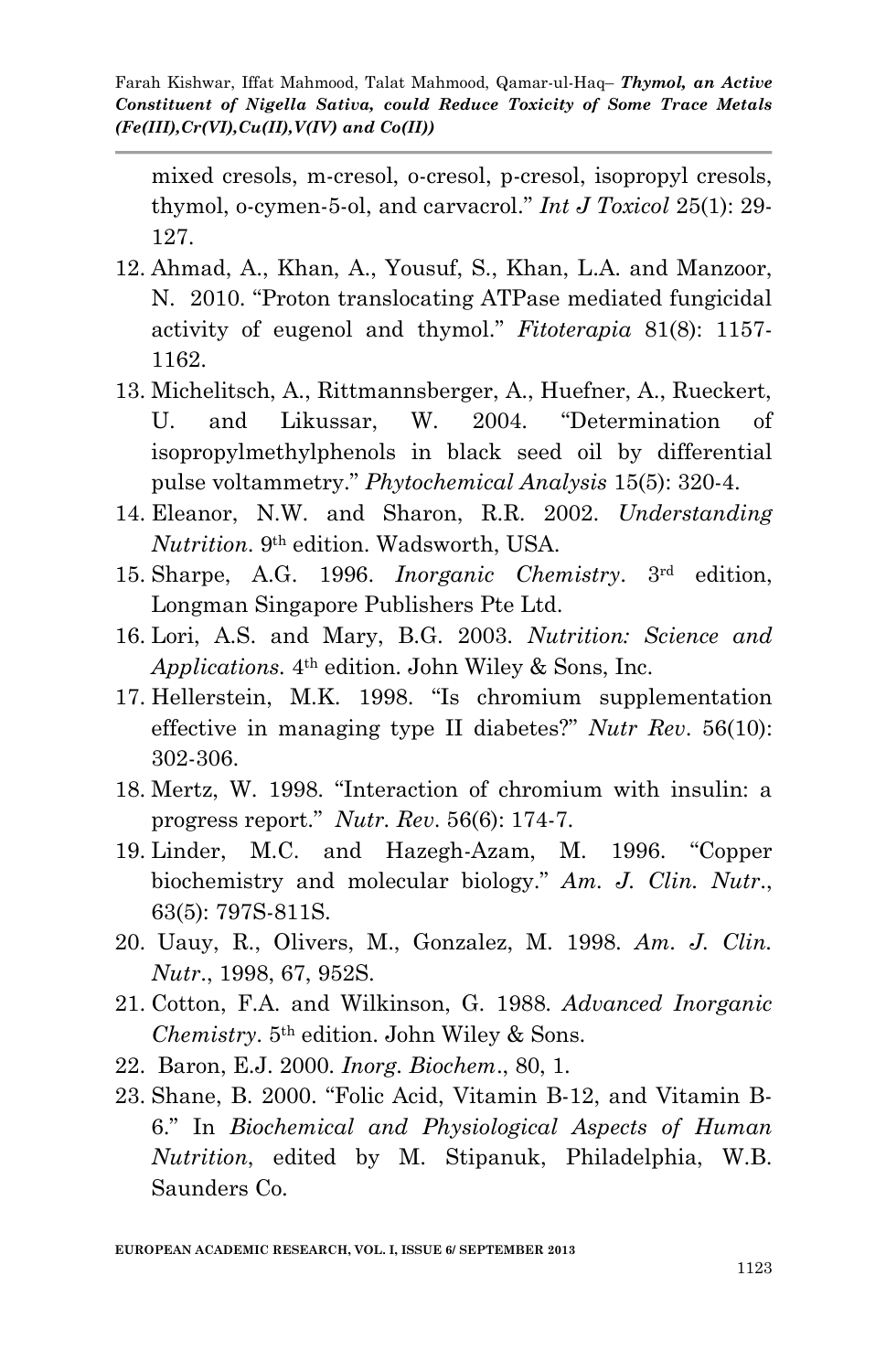- 24. Smolin, L.A. and Grosvenor, M.B. 2007. *Nutrition: Science and Applications*. John Wiley & Sons, Inc.
- 25. Bartfay, W.J. et al. 2000. "Cytotoxic aldehyde generation in heart following acute iron loading." *Journal of Trace Elements in Medicine and Biology* 14: 14-20.
- 26. Klipstein-Grobusch, K. et al. 1999. "Dietry iron and risk of myocardial infarction in the Rotterdam Study." *American Journal of Epidemiology* 149: 421- 428.
- 27. Stoecker, B.J. 1999. "Chromium." In *Nutrition in Health and Disease,* edited by M. Shils, , Olson, J.A., Shike, M. and Ross, A.C. 9th ed., 277-282. Baltimore: Willams and Wilkins.
- 28. Thompson, K.H. and Orvig, C. Vanadium Compounds in the Treatment of Diabetes. *Metal Ions Biol. Syst*. (2004). 41: 221.
- 29. Food and Nutrition Board, Institute of Medicine. 1998. *Vitamin B12*. *Dietary Reference Intakes: Thiamin, Riboflavin Niacin, Vitamin B-6, Vitamin B-12, Pantothenic Acid, Biotin, and Choline*, Washington D.C., National Academy Press 306-356.
- 30. Brown, W.B., Campbell, M.K. and Farrell, S.O. 2010. *Introduction to General, Organic and Biochemistry*. 9th ed. Belmont, USA 390.
- 31. Benkaci-Ali, F., Baalioumer, A., Wathelet, J.P. and Marlier, M. 2010. "Chemical composition of volatile oils from Algerian *Nigella sativa L*. seeds." *Journal of Essential Oil Research* 22(4): 318-322.
- 32. Khan, I.A.T. and Fatima, N. 2006. "Black seeds (*Nigella sativa*) – A source of iron and antioxidants." *Int. J. Biol. Biotech* 3: 151-155.
- 33. Bridges, S. 2006. "The promise of chelation." *Mothering* 54- 61.
- 34. Marsha D. F. 1996. "Heavy Metals." In *Emergency Medicine- A Comprehensive Review*, edited by Tintinalli, J.E., Ruiz, E., and Krome, R.L. 4th edition.